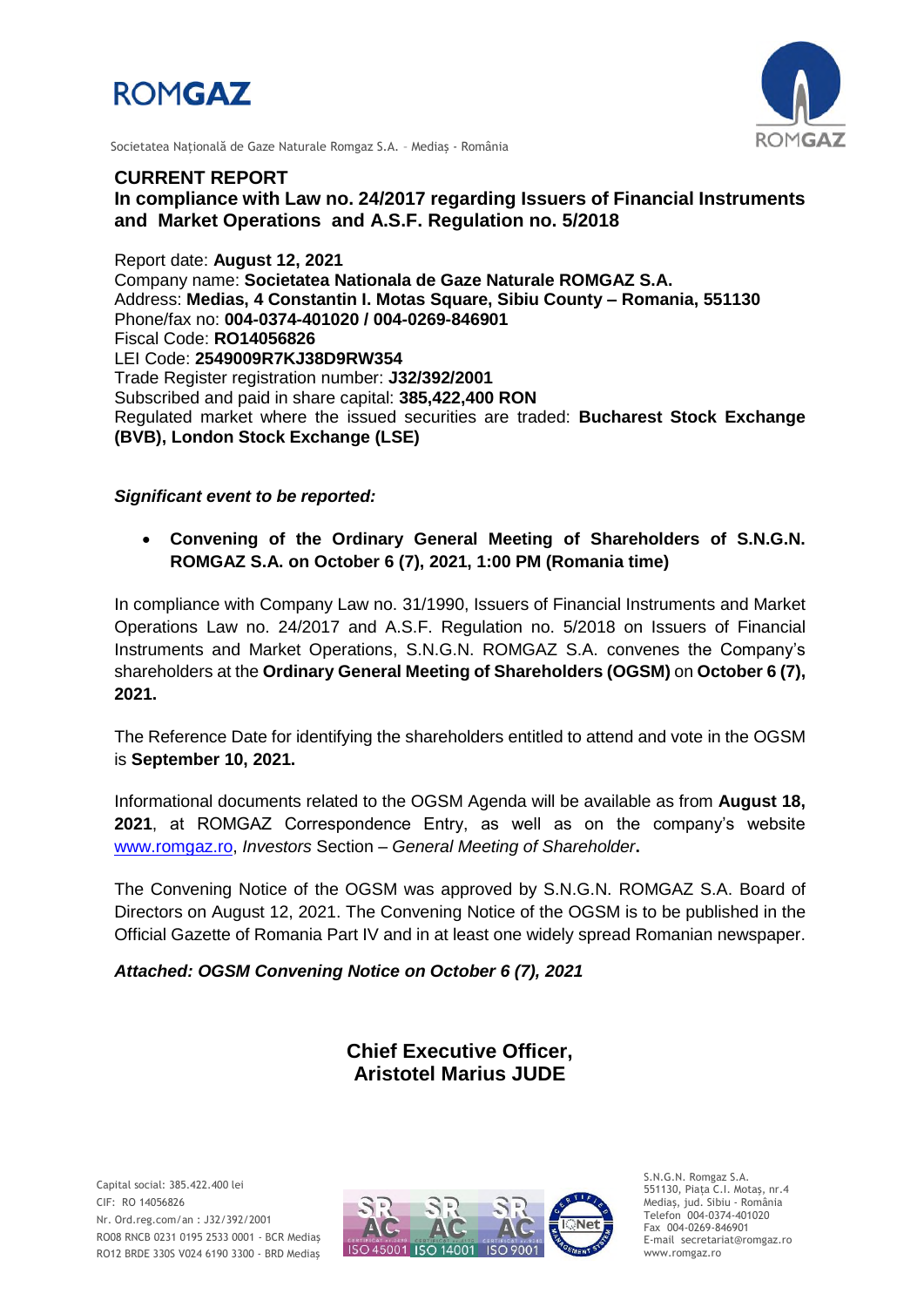

Societatea Naţională de Gaze Naturale Romgaz S.A. – Mediaş - România



## **C O N V E N I N G N O T I C E**

The Board of Directors of S.N.G.N. "ROMGAZ" - S.A., a company managed in an one-tier system, incorporated and operating under the laws of Romania, registered with the Trade Register Office of Sibiu Court under number J32/392/2001, fiscal code RO 14056826, having its headquarters at Medias, 4 Constantin Motas Square, Sibiu County, with a subscribed and paid up share capital of RON **385,422,400** (hereinafter referred to as "ROMGAZ" or the "Company"),

#### **CONVENES**

**the Ordinary General Meeting of Shareholders (OGMS) on October 6, 2021**, at **1:00 pm** (Romania Time at the SNGN ROMGAZ SA working point located in Bucharest, Sector 1, 59 Grigore Alexandrescu Street, 5th floor, having the following:

#### **AGENDA**

- **Item 1 Appointment of S.N.G.N. ROMGAZ S.A. financial auditor**
- **Item 2 Setting the minimum duration of the financial audit contract**
- **Item 3 Submission of the half-yearly Directors' Report on the Economic-Financial Activity of Romgaz Group as of June 30, 2021 (reporting period: January 1, 2021 – June 30, 2021)**
- **Item 4 Authorise the Chairman and the Secretary of the meeting to sign the resolution of the Ordinary General Meeting of Shareholders**

Only shareholders who are registered as S.N.G.N. "ROMGAZ" S.A. shareholders on **September 10, 2021 (the "Reference Date")** in the Company's Register of Shareholders kept and issued by Depozitarul Central S.A. (Central Depositary) may attend and cast their votes in OGMS.

Informational documents related to the items of the OGMS agenda, the draft of resolutions proposed to be adopted by OGMS will be available as from **August 18, 2021,** on working days, at the registry desk of the Company located in Medias, 4 Constantin Motas Square, Sibiu County, Romania, postal code 551130 ("**ROMGAZ Correspondence Entry**") as well as on the website of the Company [\(www.romgaz.ro\)](http://www.romgaz.ro/). **ROMGAZ Correspondence Entry** is open between hours 7:30 am – 3:30 pm (Romania Time), except for non-business days and public holidays. The shareholders of the Company may obtain, upon request, copies of the documents related to the items included on the OGMS agenda.



S.N.G.N. Romgaz S.A. 551130, Piața C.I. Motaş, nr.4 Mediaş, jud. Sibiu - România Telefon: 004-0374 - 401020 Fax: 004-0269-846901 E-mail: secretariat@romgaz.ro www.romgaz.ro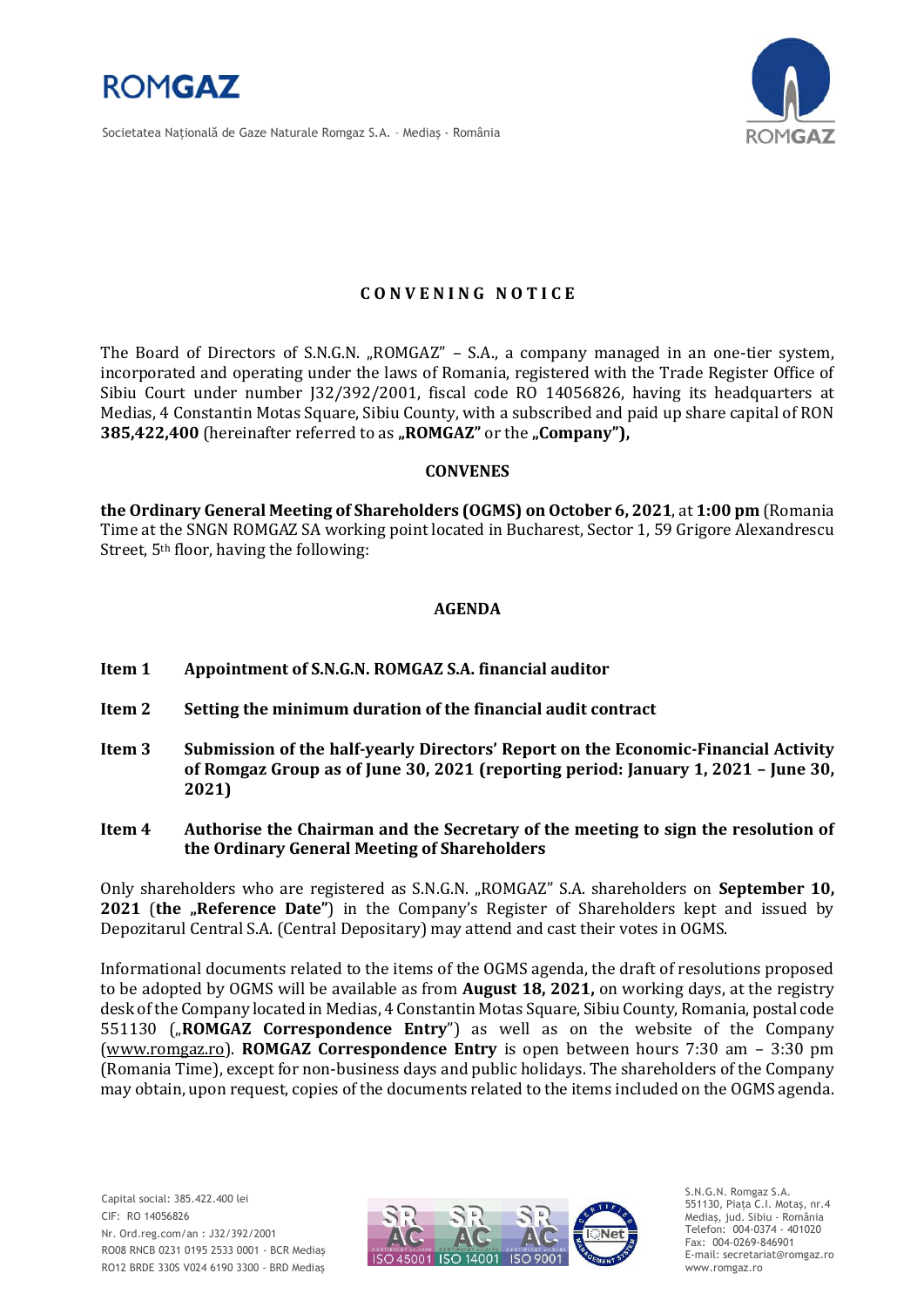One or more shareholders representing, individually or jointly, at least 5% of the share capital of the Company may demand, through a request submitted to the Board of Directors of the Company:

- a) the insertion of additional items on the agenda of the OGMS;
- b) approval of draft OGMS resolutions for the items included on the agenda of the OGMS or for new items proposed to be included on the agenda.

The request to add new items on the agenda of the OGMS shall be made in writing and it will fulfil cumulatively the following conditions:

- a) it will include the last and first name, identity card type, serial number and number of the identity card, permanent residence or residence, as the case may be, and citizenship of the shareholder/shareholders, if the request is filed by one or more shareholders acting as natural person, and/or the name, registered office address, the shareholder/shareholders registration number and the name of the institution/authority where the shareholder, legal person, has applied to obtain the legal status, if the request is filed by one or more shareholders acting as legal persons;
- b) it will include, as the case may be, the last name, first name, personal identification number and citizenship of the legal representative/representatives who file the request on behalf of the shareholder/shareholders;
- c) it will include, as the case may be, the last name, first name, personal identification number and citizenship of the conventional representative/representatives, natural persons, and/or name, registration number of the shareholder/shareholders and the name of the institution/authority where the shareholder, legal entity, has applied to obtain the legal status, and the last name and first name of the legal representative of the conventional representative/representatives of the shareholder/shareholders, legal persons, who file the request on behalf and on account of the shareholder/shareholders;
- d) it will include the request to add new items on the agenda of the OGMS;
- e) it will include the request to submit for approval to OGMS the draft resolutions for the new items included in the request to add new items on the agenda;
- f) it will include the shareholder's, legal representative's or the conventional representative's signature, as the case may be,
- g) it will have as annex the draft resolution/resolutions submitted for approval of OGMS, and, as the case may be, the power of attorney mandating the conventional representative to request new items on the agenda of OGMS, on behalf and on the account of the shareholder/shareholders;
- h) it will be sent to and registered at ROMGAZ Correspondence Entry, in Romanian or English, by any type of courier service with proof of delivery, or by e-mail with incorporated extended electronic signature, in accordance with Law no. 455/2001 on the electronic signature, at [secretariat.aga@romgaz.ro](mailto:secretariat.aga%40romgaz.ro) by **September 3, 2021, 3:30 pm** (Romania Time). Both means of transmission shall be clearly marked with capital letters "FOR THE ORDINARY GENERAL MEETING OF SHAREHOLDERS OF OCTOBER 6, 2021".

The request for OGMS approval of draft resolutions for the items included on the agenda of OGMS shall be in writing, and, it will fulfil cumulatively the following conditions:

- a) it will include the last and first name, the identity card type, serial number and number, permanent residence or residence, as the case may be, and citizenship of the shareholder, if the request is filed by a shareholder, natural person, or the name, registered office address, the shareholder registration number and the institution/public authority where the shareholder, legal entity, has applied to obtain the legal status, if the request is filed by a shareholder acting as legal entity;
- b) it will include, as the case may be, the last name, first name, personal identification number and citizenship of the legal representative who files the request on behalf of the shareholder;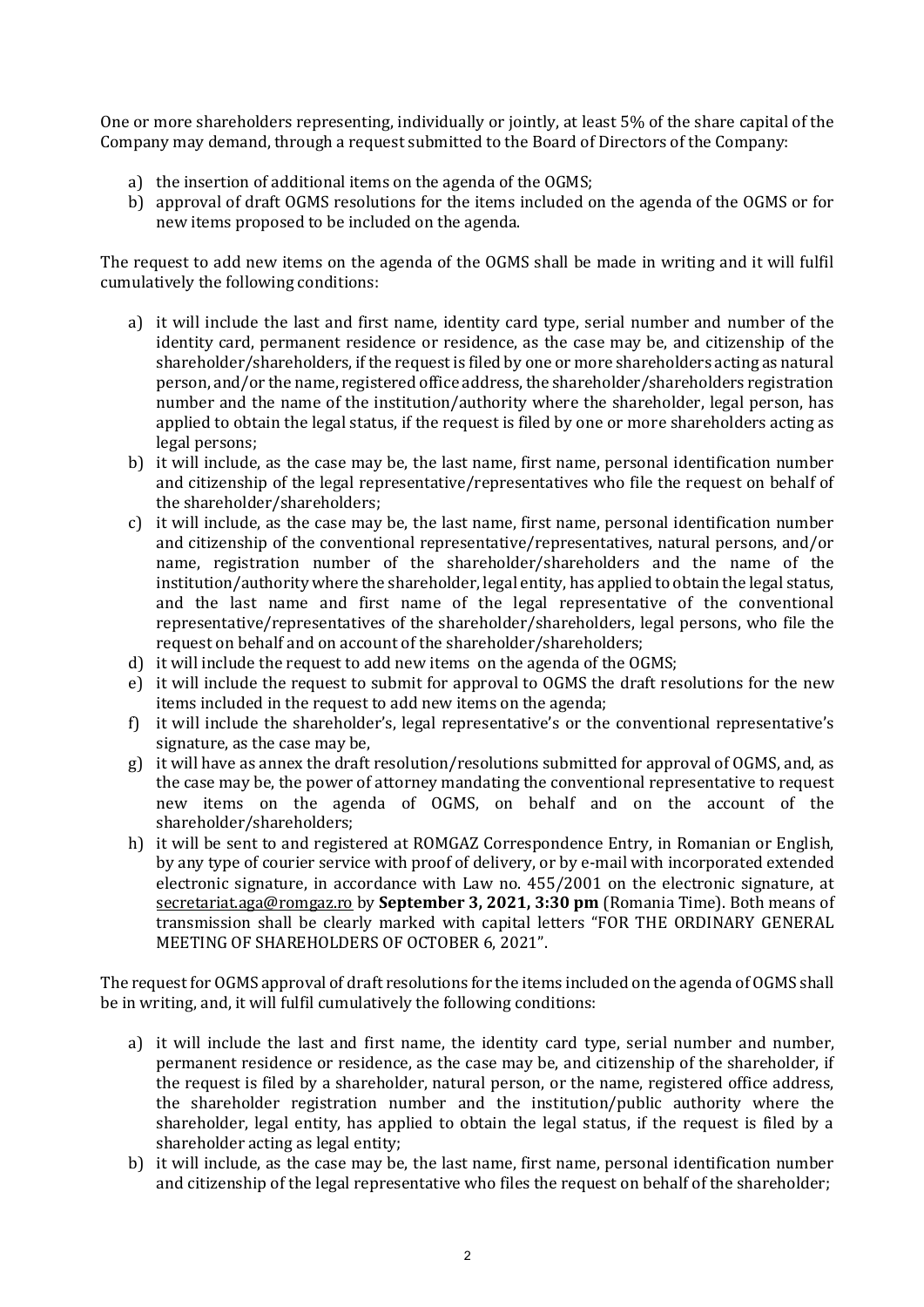- c) as the case may be, to include the last and first name, personal identification number, address and citizenship of the conventional representative natural person, or the name, registration number of the shareholder and the name of the public institution/authority where the legal person shareholder recorded to obtain legal personality, as well as the last and first name of the conventional representative's legal representative, legal person making the request on behalf and on account of the shareholder;
- d) to include the request to submit for OGMS approval of one or more resolution drafts for the items on the agenda;
- e) the signature of the shareholder, legal representative or as the case may be of the conventional representative;
- f) to attach the resolution draft/drafts requested to be submitted for approval of the OGMS and as the case may be, the power of attorney based on which the conventional representative expresses the request to submit for OGMS approval one or more resolution drafts for the items on the agenda, for and on behalf of the shareholder/shareholders;
- g) it will be sent to and registered at ROMGAZ Correspondence Entry, in Romanian or English, by any type of courier service with proof of delivery, or by e-mail with incorporated extended electronic signature, in accordance with Law no. 455/2001 on the electronic signature, at [secretariat.aga@romgaz.ro](mailto:secretariat.aga%40romgaz.ro) by **September 3, 2021, 3:30 pm** (Romania Time). Both means of transmission shall be clearly marked with capital letters "FOR THE ORDINARY GENERAL MEETING OF SHAREHOLDERS OF OCTOBER 6, 2021".

Starting with **September 9, 2021** the requests to add one or more additional items on the OGMS agenda, as well as the requests to submit for approval of the OGMS resolution drafts for the items included on the OGMS agenda may be reviewed at ROMGAZ Correspondence Entry or at <https://www.romgaz.ro/en/aga>

Company shareholders may address questions and request an answer to such questions related to items on the OGMS agenda.

The application requesting an answer to the addressed questions related to the items of the OGMS agenda, shall be made in writing and it will fulfil cumulatively the following conditions:

- a) the last and first name, type of identity document, series and number of the identity document, address and, as the case may be, residence and citizenship of the shareholder if the application is made by a shareholder natural person, or the name, address of the registered office, registration number of the shareholder and the name of the public institution/authority where the legal person shareholder is registered to obtain legal personality, if the application is made by a legal person shareholder;
- b) as the case may be, to include the first and last name, personal identification number and citizenship of the legal representative that makes the request on behalf and on account of the shareholder;
- c) as the case may be, to include the last and first name, personal identification number, address and citizenship of the conventional representative natural person, or the name, registration number of the shareholder and the name of the public institution/authority where the legal person shareholder recorded to obtain legal personality, as well as the last and first name of the conventional representative's legal representative, legal person making the request on behalf and on account of the shareholder;
- d) to include the request to receive an answer to the addressed questions related to the items on the OGMS agenda by indicating such questions;
- e) the signature of the shareholder, of the legal representative or a the case may be of the conventional representative;
- f) as the case may be, to attach the power of attorney based on which the conventional representative files the application to receive an answer to the questions related to the OGMS agenda, on behalf and on account of the shareholders;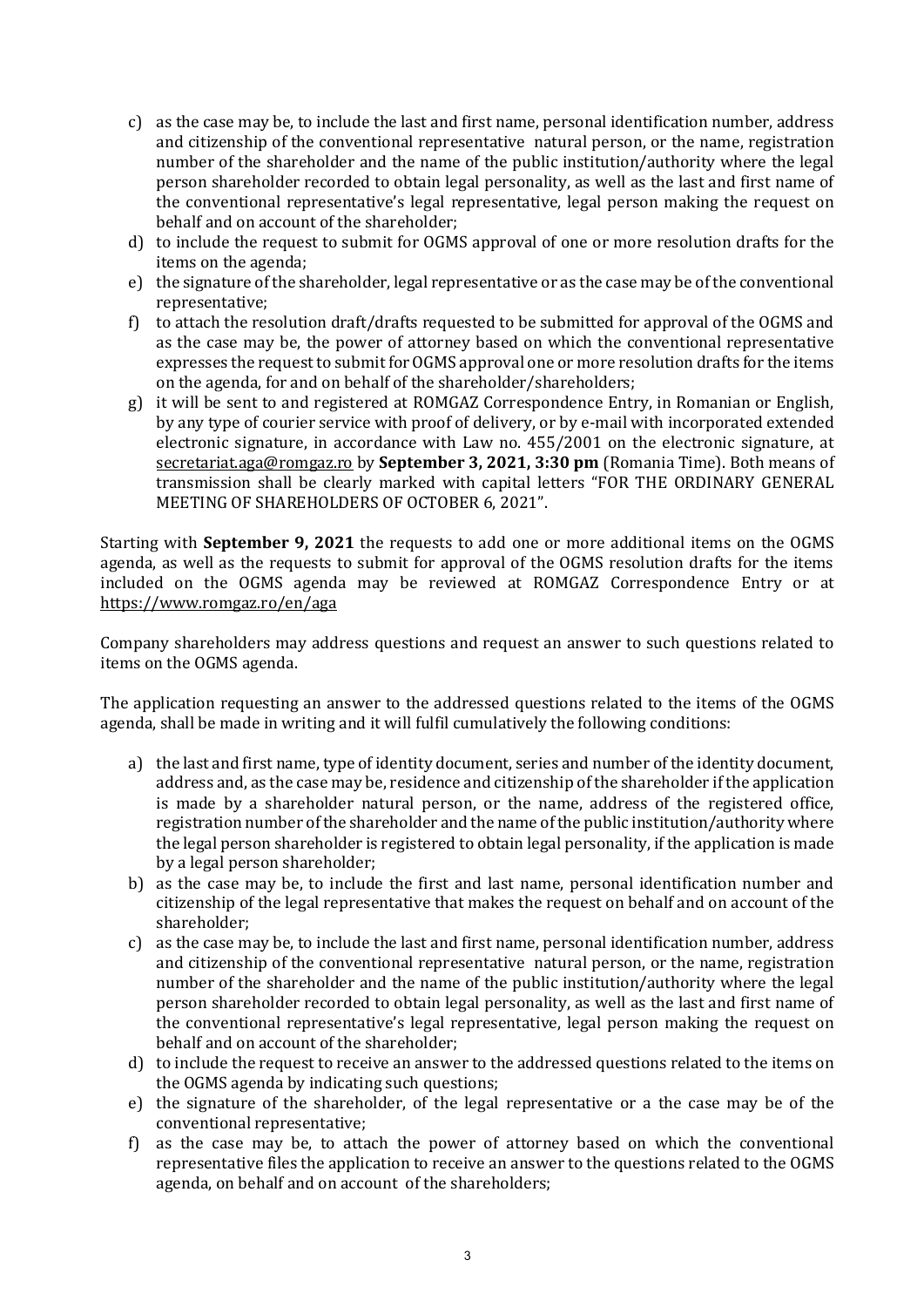g) it will be sent to and registered at ROMGAZ Correspondence Entry, in Romanian or English, by any type of courier service with proof of delivery, or by e-mail with incorporated extended electronic signature, in accordance with Law no. 455/2001 on the electronic signature, at [secretariat.aga@romgaz.ro](mailto:secretariat.aga%40romgaz.ro) by **September 24, 2021, 3:30 pm** (Romania Time). Both means of transmission shall be clearly marked with capital letters "FOR THE ORDINARY GENERAL MEETING OF SHAREHOLDERS OF OCTOBER 6, 2021".

Shareholders registered on the Reference Date in the Company's Register of Shareholders kept and issued by Depozitarul Central S.A. may attend the OGMS and may vote:

- i. in person direct vote;
- ii. through a representative with a special or general power of attorney;
- iii. by correspondence.

The special power of attorney form:

- a) will be available, in Romanian and English, as from **August 18, 2021** at ROMGAZ Correspondence Entry and on the Company's web page <https://www.romgaz.ro/en/aga>
- b) will include the shareholder identification method, the number of owned shares, as well as the voting options "for" or "against" or "abstain" for every issue to be voted upon;
- c) will be updated by the Company if new items are added on the agenda of the OGMS;
- d) will be filled in and signed by the shareholder, in three counterparts: one for the shareholder, one for the representative, and one for the Company.

To ensure secrecy of voting on the appointment of the financial auditor, in accordance with Article 130, paragraph (2) of Company Law No. 31/1990, a special power of attorney shall be used as regards Item 1 on the agenda, distinct from the special power of attorney to be used for the other items on the agenda.

The general power of attorney will be awarded by the shareholder acting as client, only to an agent as it is defined under Art. 2, Par. 1, point 20 of Law No. 24/2017 on issuers of financial instruments and market operations, or to an attorney-at-law.

If the representative of the shareholder/shareholders is a credit institution providing custodial services, it may participate and vote in the GMS if it gives an affidavit, signed by the credit institution's legal representative, stating:

- a) clearly, the name of the shareholders on whose behalf the credit institution participates and votes in the GMS;
- b) that the credit institution provides custodial services for that respective shareholder.

The special powers of attorney, the general powers of attorney and the affidavits of the credit institutions providing custodial services for one or more shareholders shall be transmitted/submitted in original copy, in Romanian or English the shareholder or by the credit institution, as the case may be, to ROMGAZ Correspondence Entry by any form of courier service with proof of delivery no later than **October 4, 2021, 11:00 am** (Romania Time), in sealed envelope, clearly marked with capital letters "FOR THE ORDINARY GENERAL MEETING OF SHAREHOLDERS OF OCTOBER 6, 2021".

The special powers of attorney, the general powers of attorney and the affidavits of the credit institutions providing custodial services for one or more shareholders, may be also sent by e-mail to the company at: [secretariat.aga@romgaz.ro](mailto:secretariat.aga%40romgaz.ro) having attached an incorporated extended electronic signature in accordance with Law No. 455/2001 on electronic signature, no later than **October 4, 2021, 11:00 am** (Romania Time).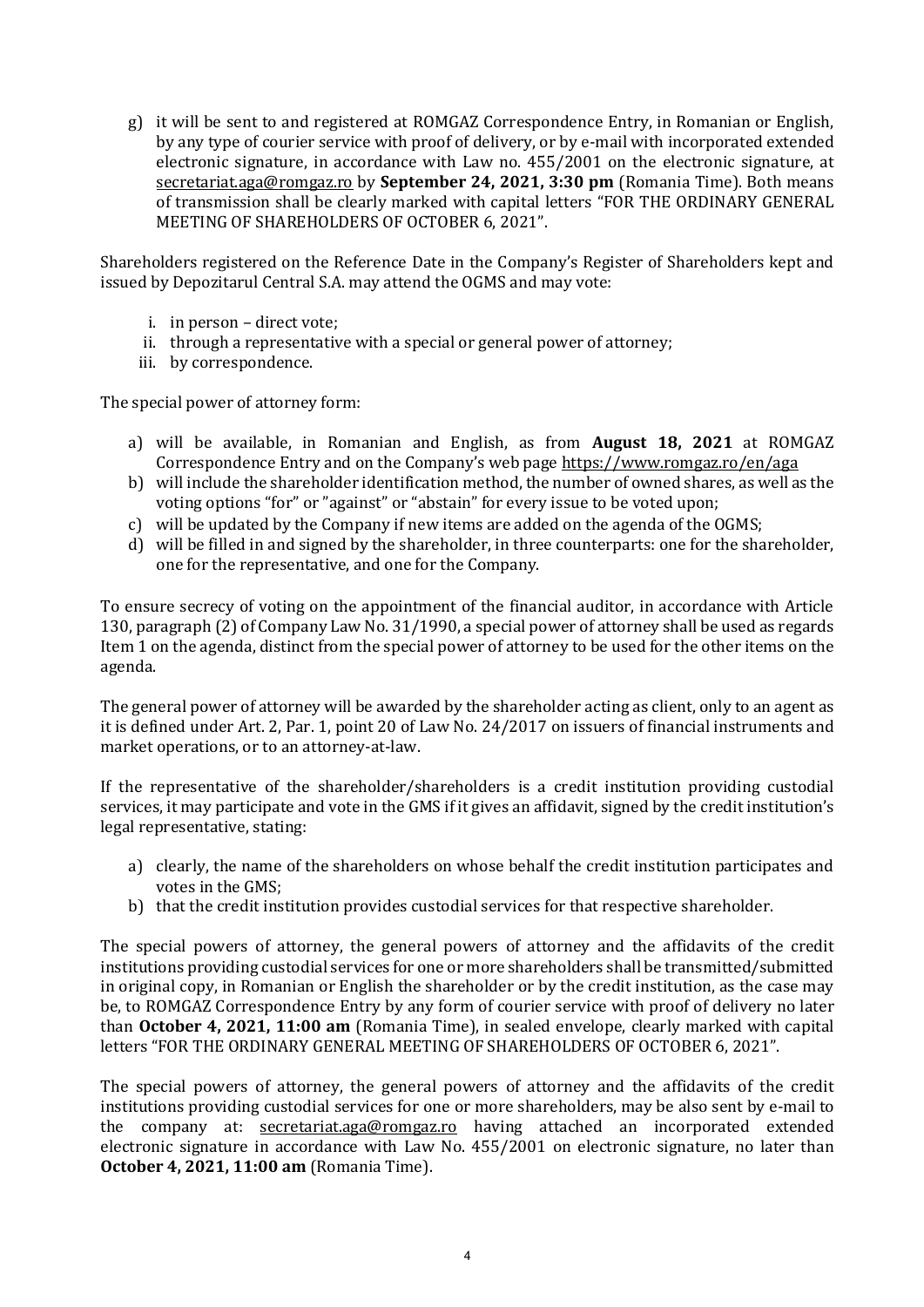The capacity as legal representative may be also proved by providing an excerpt issued by the Trade Register (or by another institution of similar authority of the resident country of the shareholder being a foreign legal person), in original or certified true copy, in case the shareholder did not provide, for whatever reason, appropriate information on his or her legal representative, to Depozitarul Central SA/participant, within 3 months from the date of his or her appointment/replacement.

Documents proving the capacity as legal representative, prepared in a foreign language other than English, will be accompanied by their certified translation into Romanian or English.

The shareholders of the Company may vote by correspondence, prior to OGMS, by using the voting ballot form for the vote by correspondence (the "Voting Ballot").

The Voting Ballot:

- a) will be available, in Romanian and English, as from **August 18, 2021** at ROMGAZ Correspondence Entry and on the Company's web page ([https://www.romgaz.ro/en/aga\)](https://www.romgaz.ro/en/aga);
- b) will provide the shareholder's identification method, the number of owned shares and the voting options "for" or "against" or "abstain" for each issue to be voted upon;
- c) will be updated by the Company if new items are added on the agenda of the OGMS;

To ensure secrecy of voting on the appointment of the financial auditor, in accordance with Article 130, paragraph (2) of Company Law No. 31/1990, the vote cast for item 1 on the agenda shall be registered on a separate ballot paper, distinct from the ballot paper registering the vote cast for the remaining items on the agenda.

The Voting Ballots shall be transmitted as original copies, in Romanian or English, to ROMGAZ Correspondence Entry, by any form of courier service with proof of delivery, or by e-mail at: [secretariat.aga@romgaz.ro,](mailto:secretariat.aga%40romgaz.ro) having attached an incorporated extended electronic signature in accordance with Law No. 455/2001 on electronic signature, no later **October 4, 2021, 11:00 am**  (Romania Time), clearly marked with capital letters "FOR THE ORDINARY GENERAL MEETING OF SHAREHOLDERS OF OCTOBER 6, 2021".

If new items are added on the Agenda, after publishing the Convening Notice, the templates of the special power of attorney and Voting Ballot will be available at ROMGAZ Correspondence Entry and on the Company web page [\(https://www.romgaz.ro/en/aga\)](https://www.romgaz.ro/en/aga), as from **September 9, 2021**.

The Voting Ballots/ special or general powers of attorn+ey which are not received at ROMGAZ Correspondence Entry or by e-mail until **October 4, 2021, 11:00 am** (Romania Time) shall not be counted towards the quorum and the votes validly cast in the OGMS.

If the agenda is supplemented/ updated and the shareholders do not submit their updated power of attorney and/or Voting Ballots, the special power of attorney and the Voting Ballots submitted prior to supplementation/update of the agenda shall be taken into account, only for the items included in the initial agenda, also included in the supplemented/updated agenda, for which they were issued.

Shareholders access in the meeting room, authorized to attend the OGMS, is allowed based on simple proof of identity, as follows:

- a) in case of shareholders being natural persons based on the identity document;
- b) in case of legal representative of the shareholder, legal person based on the identity document or of documents certifying the quality as legal representative of the shareholder legal person;
- c) in case of a conventional representative, the documents provided at letters a) or b) above, together with the special or general power of attorney.